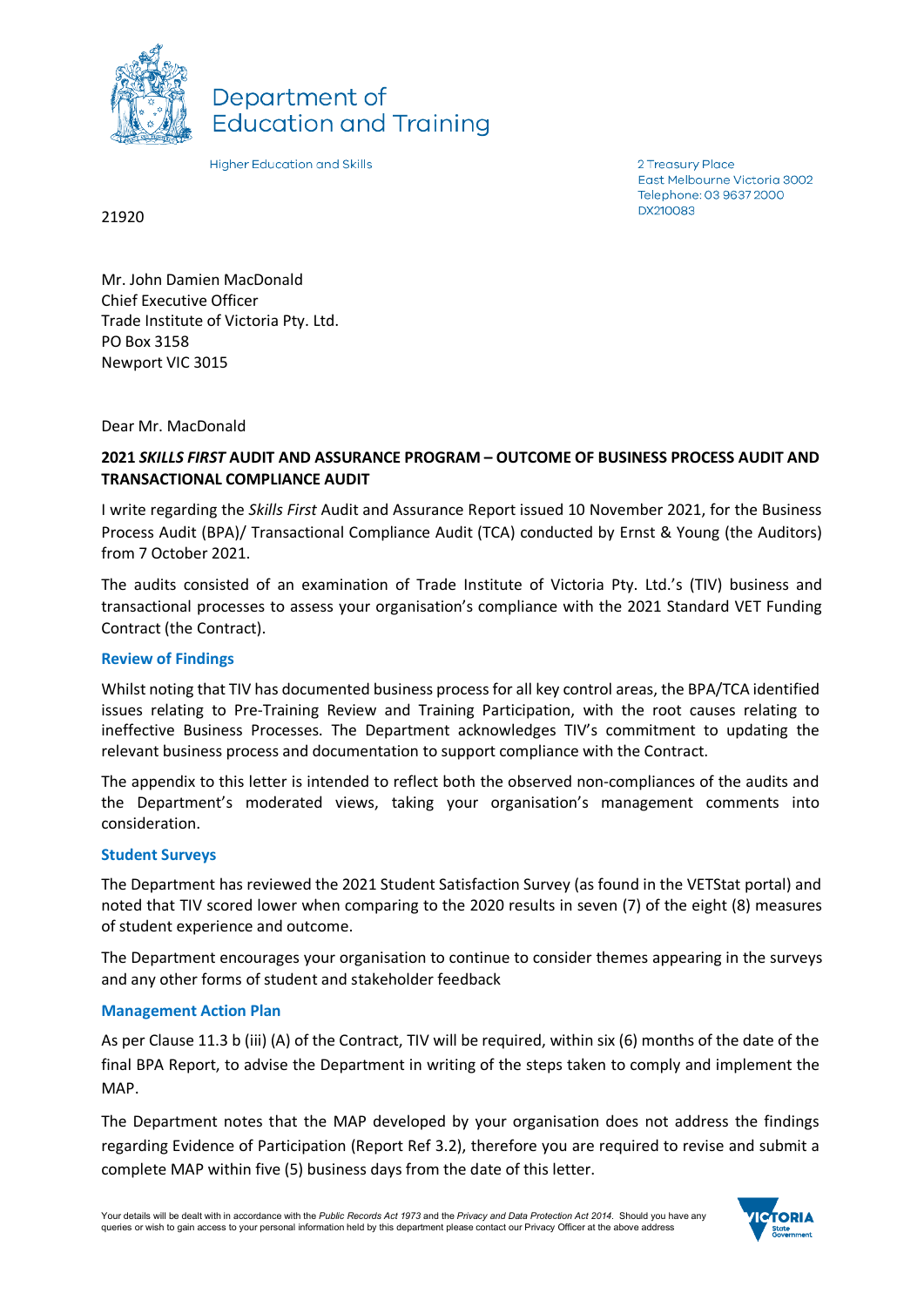### **Next Steps**

The Department will continue to monitor your organisation's compliance with the Contract and additional assurance activity may be conducted at a later stage.

I would like to take this opportunity to highlight the professional development workshops and information sessions that the Department conducts from time to time, as well as refer you to the suite of support documents available in the SVTS to further support your organisation's understanding of the Contract requirements.

Yours sincerely

**Ryan Collins** Acting Executive Director Training Market Services

21 December 2021